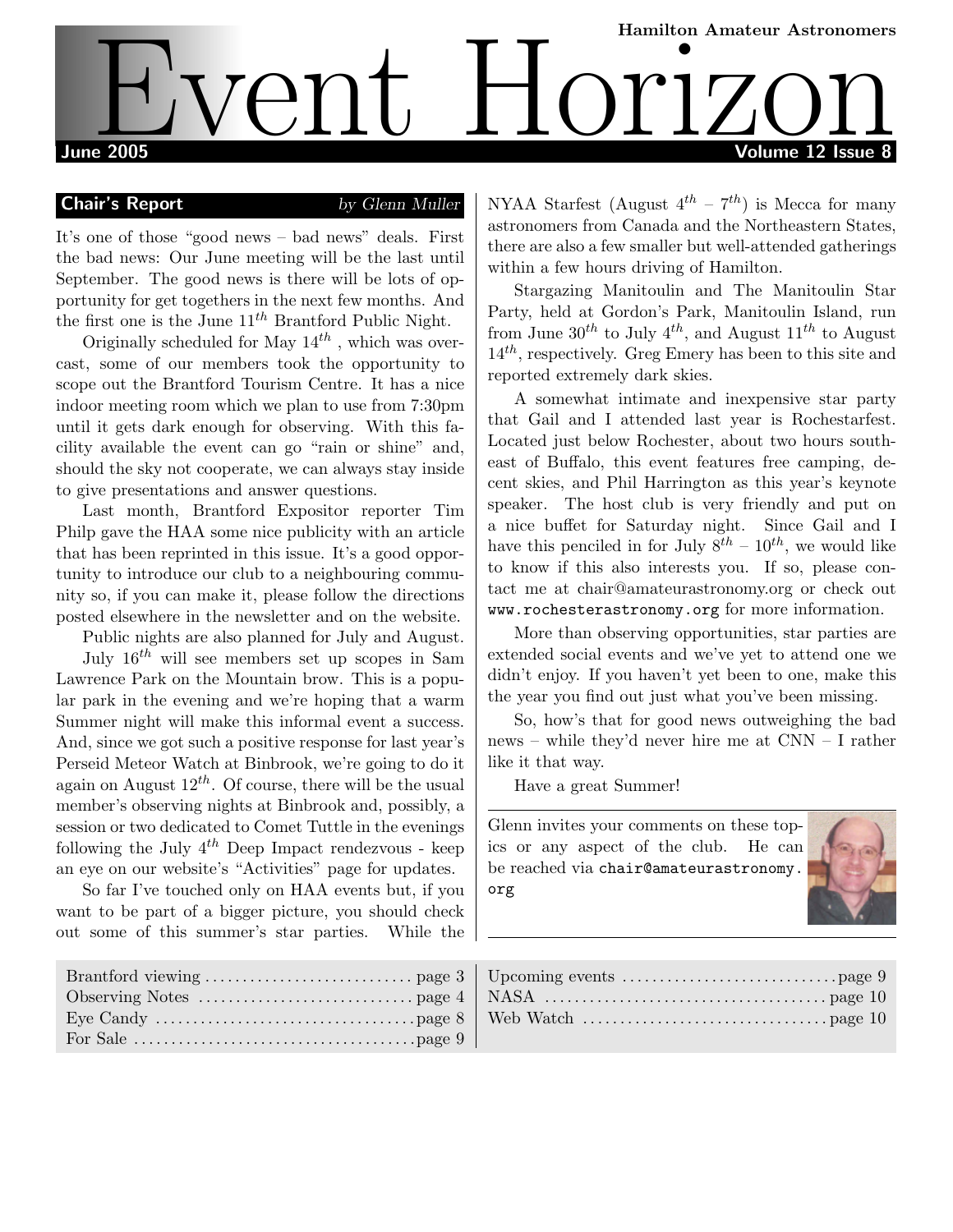MERS

Event Horizon - Hamilton Amateur Astronomers amateurastronomy.org

thespec.com

Domain Name and Web hosting for the Hamilton Amateur Astronomy club supplied by Axess Communications Corporate and Residential DSL and Web Hosting http://www.axess.com support@axess.com

# Email Reminder notice

We send email reminders before each meeting which describes the location, time and topic of the general meeting.

If you're not on the list, make sure that you receive your reminder by sending a note to: publicity@amateurastronomy.org

# Subscription Offer for Members

Members of the club are eligible for a discount on Sky & Telescope Magazine subscriptions.

The regular annual rate is \$49.95 (U.S.). HAA members pay only \$39.95  $(U.S.).$ 

Contact Ann Tekatch for information on how to sign up; tekatch@ sympatico.ca 905-575-5433

### An Offer

Thinking of buying your first telescope but wondering what kind to get? Before you buy, consider this offer from Mike Spicer: a "loaner" 5 inch telescope with electronic alt-az controls. The scopes are lightweight, easy to set up and very easy to use. Mike is offering newer members of our club one of these telescopes to try out for a month or so. Interested? You can reach Mike by email at deBeneEsse2001@AOL.com or by phone at (905) 388-0602.



The HAA is an amateur astronomy club dedicated to the promotion and enjoyment of astronomy for people of all ages and experience levels.

The cost of the subscription is included in the \$25 individual or \$30 family membership fee for the year. Event Horizon is published a minimum of 10 times a year.

#### HAA Council

Η.

| Hon. Chair  Jim Winger           |
|----------------------------------|
| Chair  Glenn Muller              |
| Second Chair  Doug Welch         |
| SecretaryMargaret Walton         |
| TreasurerCindy Bingham           |
| Observing Dir.  Greg Emery       |
| PublicityGail Muller             |
| Editor/WebAnthony Tekatch        |
| Membership Dir. Stewart Attlesey |
| Councillor Bob Christmas         |
| CouncillorJohn Gauvreau          |
| Councillor  Ann Tekatch          |
| Councillor  Cathy Tekatch        |

PO Box 65578 Dundas, ON L9H 6Y6 (905) 575-5433

Submissions to the web site or newsletter are welcome. Submissions may be edited for size & content.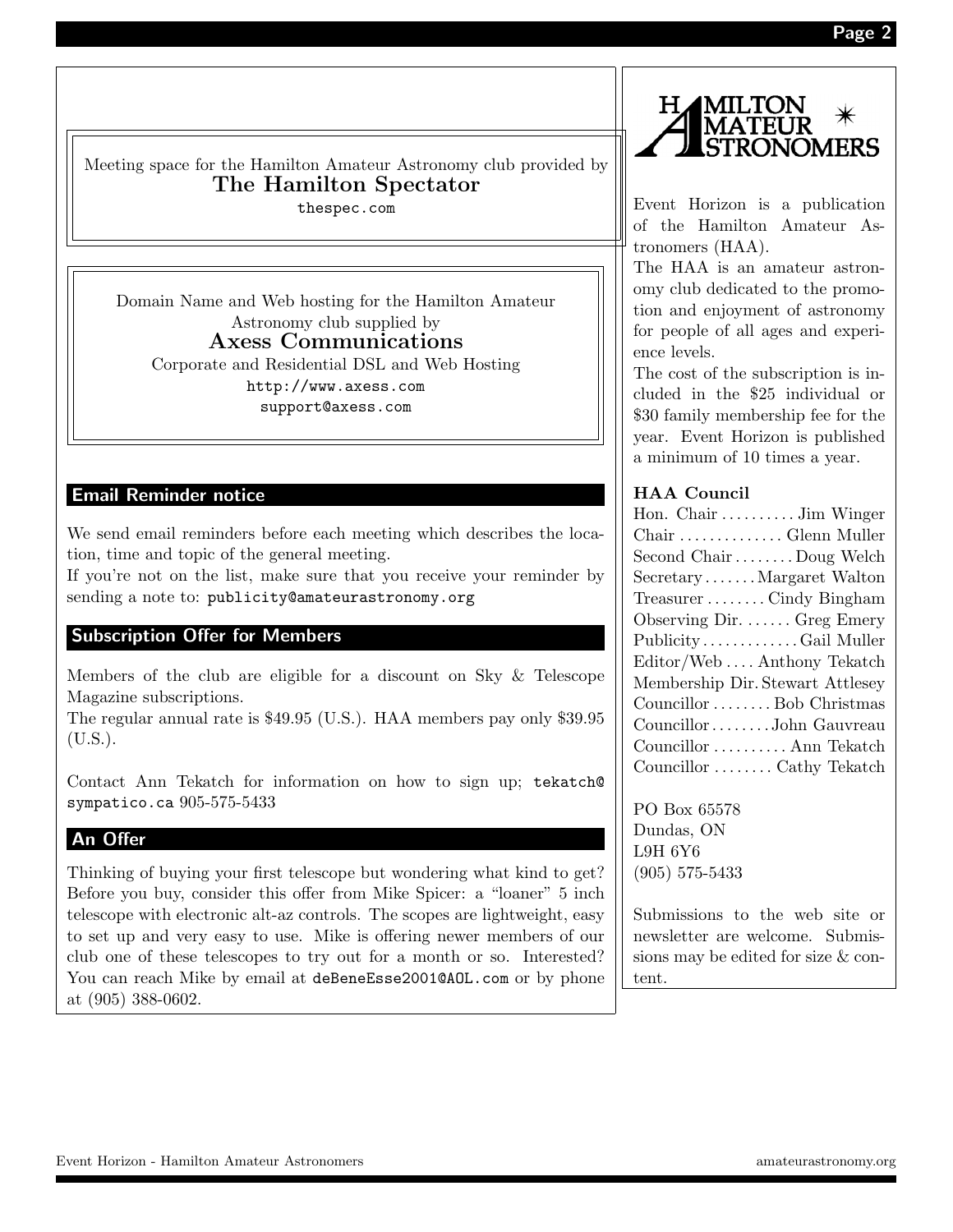| Event Horizon - Hamilton Amateur Astronomers |  | the contract of the contract of the contract of the contract of the contract of the contract of the contract of<br>amateurastronomy.org |
|----------------------------------------------|--|-----------------------------------------------------------------------------------------------------------------------------------------|
|----------------------------------------------|--|-----------------------------------------------------------------------------------------------------------------------------------------|



used to get together for nights of One of these friends introduced me to group. We got together and became " n high school, a group of my friends star gazing as often as we could. a fellow in Hamilton who published an astronomy newsletter for his observing

bution that non-professionals can good friends who had a mutual inter-While my interest in astronomy had been long-standing, it was this new friend who introduced me to the world of amateur astronomy and the contriest in astronomy,

ness over periods ranging from hours these stars and report their brightness of the cycles that these stars go vation. Many stars change their brightover time to allow astronomers to to weeks. Amateurs can keep an eye on build up a very comprehensive picture His specialty was variable star obserthrough make.

Unfortunately, this fellow and I lost



Catch a close-up look at Saturn at tonight's event.

through the Internet that I located him by doing a search on his name. I found a guy with the same name in Hamilton who was selling some telescope equipment. I e-mailed him and was indeed my old friend. He was still active in asronomy and he invited me to a public star' party in Hamilton.

had not been to one of these in years so I took the invitation to attend. Meeting my friend again after 30 years was great, but I was also interested in the excirement that this group generated.

At a park in Hamilton, they had set up about six telescopes and the public were swarming the group to get a look at Juniter and Saturn. Lines of people waited for a turn to look through the telescopes and learn a bit about what they were seeing. There was an assortbuying a telescope, this would be a ment of different londs of telescopes and mounts. If you were interested in

terent kinds to determine what would touch over the years and it was only - good event to actually try out the difsuit you best.

the reaction of the general public to who could look up and see a bright star' and then peer through the lens of What I found most interesting was this event. People who live in cities are generally quite isolated from the sky the Internet. The reaction of people and only see pictures on television or a telescope at a planet was extraordinary.

Last weekend, I was invited to go to but with a bit more serious edge to the Jupiter, but most, however, used their a regular observing night of this group. Here I found some of the same people, trasks at hand. My friend had a TV/VCR combination to record images of scopes the old fashioned way and looked through the eyepiece.

a camera on the telescope. Rather than Another couple had a computer and

teresting as they fiddled with exposure looking through the lens, the image was on the computer screen. It was intimes and focus to get a very nice image of a globular cluster of stars,

That is one of the benefits of joining a Everyone was extremely welcoming cluding Jupiter, Saturn, a couple of plishments with others and get advice and I had a look at several objects inglobular clusters, and even a comet! group. You get to share your accomniques. If you want more information on the Hamilton Amateur Astronomer org/ for an overview of the club and its on equipment and observation tech-Club, visit: http://amateurastronomy. activities.

the club was enthusiastic about sharing bring their equipment to Brantford for ic to come out and have a look at the I broached the topic of a similar observation night here in Brantford and the group decided that they would a night of observation to allow the pubtheir expertise. After a bit of planning sky through their equipment.

the ringed planet, looks like or if you would like to see the bands and giant red spot on Jupiter, come out tonight to the Brantford Tourism Centre on If you would like to see what Saturn, Wayne Gretzky just North of the 403 and look for the telescopes in the parking lot.

bers will be available to show you the plan to be there to help and if we get an enthusiastic response, we will hold other events at different times of the This is a free event and club memsky and explain what you are seeing. vear.

As always, there is a risk of bad the sky is clear, we will be there. If not, weather with this kind of event, but if I hope to meet a lot of you tonight. Ferhaps what you see and learn will start you on a lifetime of observation of we will reschedule for later in the year. the universe.

Tim Philp of Brantford is a freelance Used with permission writer.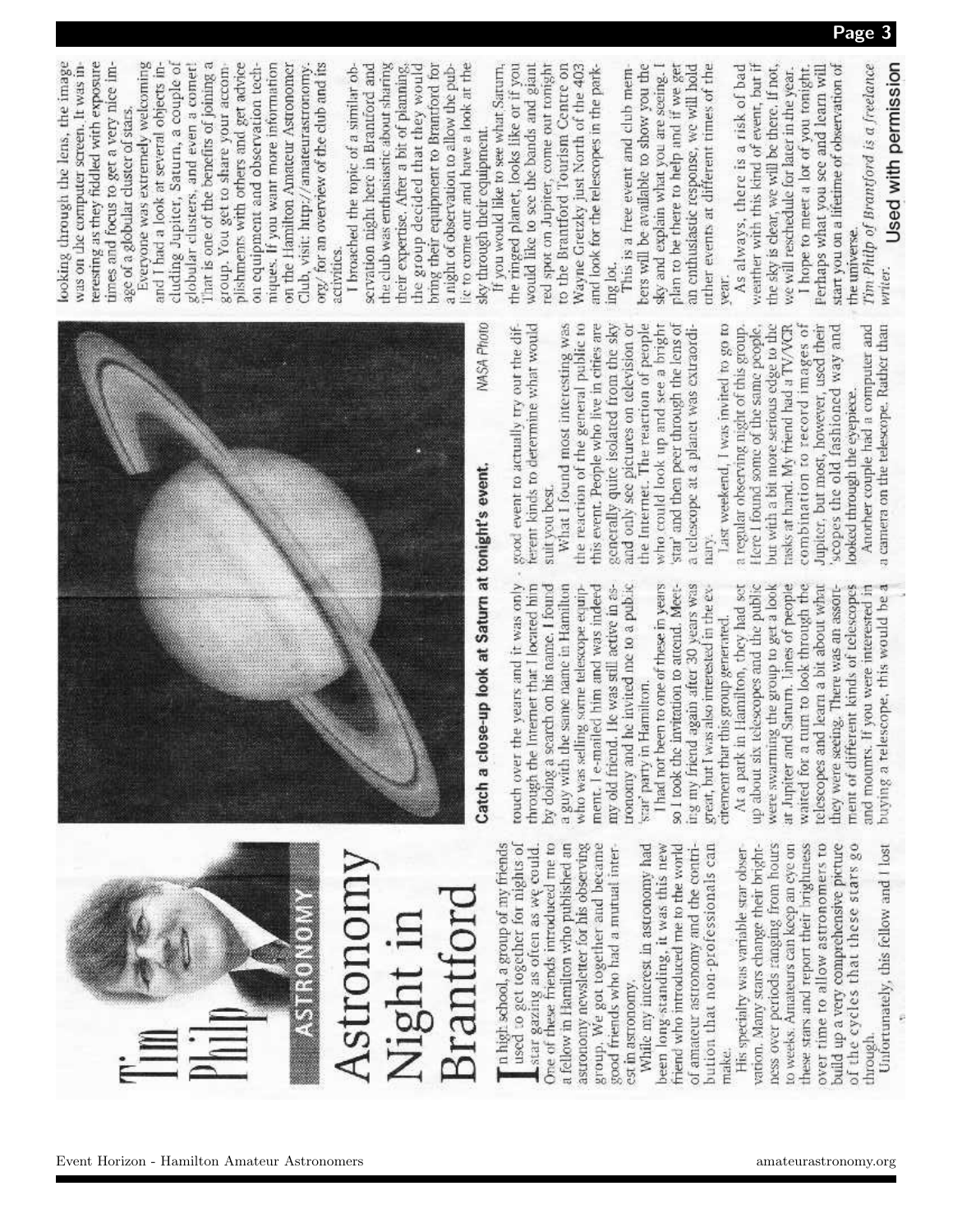#### **Observing Notes** by Mike Spicer and Glenn Muller

Monday June 06,08:36am by mike

SUMMER! IT'S SUMMER! IT'S....HAZY!

What an interesting first weekend of June! The air full of moisture so the night sky has only a handful of naked eye stars. I guess it's summer now because the warm, humid air is here.

Saturday evening our Chairman visited my office to give me pointers on using Powerpoint (thanks, Glenn!), so you can expect more from my future presentations. The sky didn't look inviting so the proposed Binbrook observing session was out. While scanning star atlas pages into the computer I set up a telescope on the patio and had my first good look at Mars about 4 am.

Mars will be a great sight in the late fall when at opposition. It will be over 20" in diameter and more than 20° higher in the sky than it was in 2003... so a more favourable observing target for Hamilton observers. No need to drive all the way to Florida to get good images of Mars this year!

Mars is just 8" in diameter at the beginning of June, magnitude  $+0.25$  and easily dimmed by the haze near the horizon, but by 4 am it was high enough in the sky for me to see its little disk with a very large and bright S polar cap, dark green-grey continents against the salmon-coloured planet's disk. I was using a 3" apo scope and 5mm orthoscopic eyepiece. The disk is only 84% illuminated so it looked like a gibbous moon, not quite round. Little Phobos and tiny Deimos are very dim at magnitudes 13 and 14 respectively - invisible now, they will brighten quite a bit come fall. In 2003's Mars opposition a number of youngsters identified Phobos while looking at Mars in the 11" scope.

Sunday night another observer and I went to Binbrook Conservation Area for a few hours of binocular observing. It does not get dark until after 10:30 pm now. Binbrook's tree-less horizon lets you see below -40◦ declination. The entire tail of Scorpius, for example. A little of the constellation Ara... you get the point. Steve and I watched the Jovian moons, saw some globulars, I spotted the Leo triplet of galaxies falling into the west, R Coronae Borealis at magnitude 5.8, R Leonis about mag 6.4...and then heat lightening, iridium flares, several satellites and finally a thin, misty cloudiness descended.

I must report that the Binbrook front gate, damaged last month, has now been entirely removed. Anyone need two 10" diameter steel posts set in five feet of concrete? They are lying on the ground pending removal from the site. The park's temporary replacement "gate" is still controlled by the big brass lock that our key fits (good to know).

Saturday June 04,4:13pm by glenn The CSC does not look promising - if you are looking to go to Binbrook, tonight, I suggest you call us first (905) 570-4869 to make sure the gate will be open.

Friday June 03,10:17pm by glenn This is a new moon weekend and the Clear Sky Clock is offering some hope for Saturday night. If conditions are favourable, we'll open Binbrook about 9:30pm. Check here for updates or call 905-570- 4869 for further info.

Wednesday June 01,05:26am by mike IMAGING WITH A BIG TELESCOPE

Wow, clear skies every night this week so far. I hope you have been out enjoying the observing weather before the mosquitoes get too thick. Monday and Tuesday evening May 30-31 Darrell and I started the Supernova Watch program at a local observatory, but the BIG telescope I am talking about is Andy's 14" Celestron SCt that we used afterward. Completing our testing and initial imaging runs at the observatory, we were joined by Andy and Bert, two very active observers. Luckily, Andy brought his excellent Celestron 14" SCT.

Andy's telescope is a beautiful instrument in near-perfect collimation on a heavy-duty GEM CGE go-to mount. Very quiet and very accurate. A 14" SCT with XLT coatings is a very large instrument, with great light-gathering power. Of course, being well-collimated, Andy's telescope also had near-perfect focus as well, limited only by the seeing (about 2 arc-seconds). Darrell moved our CCD imaging equipment to the 14" scope with excellent results.

Darrell and I stayed with Andy until almost 2 am. In the transparent cloud-free air, Andy's go-to scope made imaging much easier for us. We enjoyed his company as well as his equipment! Andy decided there and then to buy a DSI camera ("It's so simple, and with spectacular results!") Darrell collected excellent images of Jupiter and various deep sky objects considering the light pollution at the site. I hope we see Andy and his scope at Binbrook this summer!

Saturday May 28,10:51pm by mike OBSERVER NOTES, 28 May 05

The June 10th monthly meeting at the Spectator building will be our last until fall, so now is the time to make our plans for summer. Summer is great for public observing nights, member get-togethers at Binbrook, etc... and there are some special events happening this summer, too. As a club member who likes to observe, I had a few ideas to pass on to the club Council. I sent my ideas to our Club Chairman, Glenn Muller and received a reply almost immediately that my ideas would be on the agenda for the Council meeting 27 May. I decided to attend the meeting to see how Council works.

HAA council meets at the homes of its council members in turn. Our Observing Director Greg Emery hosted this month's meeting. It was very satisfying to see how well the members of council worked together to plan the summer's events. There's a lot of give-and-take and friendly ribbing, but the Chairman keeps everyone on the agenda and decisions are made very quickly with general agreement in an informal atmosphere. Anyone can speak to any topic or raise new ideas. Glenn circulates the agenda in advance and makes notes as we deal with each. He is an excellent Chairman, never overbearing, always interested in the views of others,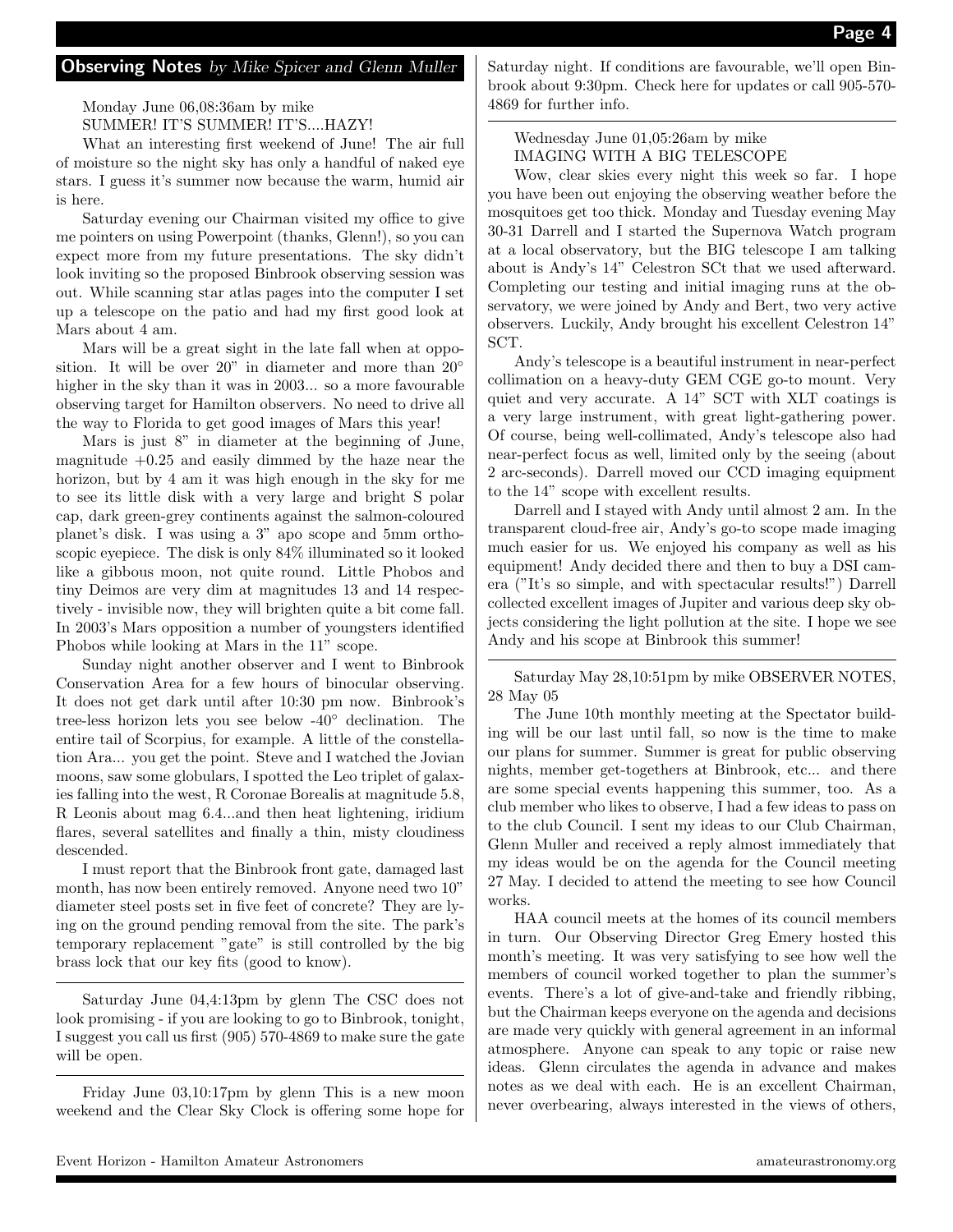but able to have Council decide matters quickly.

So we have speakers lined up almost to the end of this year, several public observing events including Brantford, the Perseid Meteor Watch, Sam Lawrence Park, and Mars observing in the next couple of months, a BBQ in the fall. Many of my ideas were acted upon with thanks. It's a great club and you are encouraged to take part in all our summer activities. Anthony will provide all the details of these upcoming events on this web site far in advance, as usual!

Saturday May 28,10:34pm by mike WHAT A BUSY WEEK!

Invitations to observe at other locations this week, took me to a couple of members' home observatories. Very interesting to look through other telescopes at other back yards for a change. Wednesday for example, offered a chance to use an 8" Maksutov for observing Jupiter and imaging double stars and the moon. Thanks for inviting me over, Steve - great telescope!

Thursday there was a double transit of Jupiter, Io and Europa skimming across the disk in the early evening. Europa started crossing at 5:55 pm, followed by its shadow at 8:08... Io started its transit across the Jovian disk as Europa finished at dusk (8:35 pm). Europa's shadow finished its transit at 10:41 chased off the planet by the faster-moving Io. Io exited the face of Jupiter just 4 minutes later, followed by Io's shadow an hour later.

It was interesting to compare the shadows of these two satellites. Europa at 3,120 km in diameter is more than 500 km smaller than Io, so only 86% of Io's size. However, Europa is 1.7 times farther away than Io from the top of Jupiter's atmosphere and its shadow appears larger than Io's on those cloud-tops. The paths of the shadows was interesting, too - Europa's shadow passed above the NEB and looked darker than Io's which was superimposed on the brown NEB. Saturday May 21,03:50am by mike SUMMER STARTS IN 30 DAYS, YOU SAY?

What happened to Spring? I think we are going right from winter to summer this year. It's only mid-May and the June bugs were out in force tonight. I saw Scorpius and Ophiuchus high in the sky... why am I still wearing gloves and a hat while observing?

Five of us went out to Binbrook with some very nice telescopes: 4" and 5" refractors, a nice 5" Mak, an 8" Newtonian and an 11" SCT. By the time I arrived the others had already set up and Clyde was about to start imaging. There were no delays in aligning the telescopes and the evening was clear and warm ("low tonight,  $9°$  C"). I put binoviewers on my scopes and looked at Saturn, already low in the west at dusk. Visitors wanted to look at the moon, but a gibbous moon is effulgent; I needed two ND9 filters screwed together, to tame its brightness.

It was a good night to compare a 5" refractor with a 5" Mak for clarity of view. Owners of particularly good telescopes must be wary or a newcomer will just buy your scope from under you. We did a tour of lunar features with seeing limited to 2 arc-seconds. Everyone saw a lot of irregularities on Jupiter's bands and the peculiar triangle-shape of three Jovian moons. The views in the 11" were very nice, especially when I toured a number of globular clusters (remember our observing project for this summer?), but the bright moon and a bit of haze interfered.

Clyde concentrated on imaging, even trying faint planetaries (the other summer observing project). I talked Clyde into entering some of his DSI images in the Sky News photo contest (closing date 1 June), they are excellent shots taken without expensive equipment or hours of software manipulation. Good photos taken with average equipment requires skill and dedication...and HAA members like Bob Christmas and Clyde Miller are excellent examples of those outstanding qualities.

I think Clyde's 30 second single shot of M13 deserves to win the Sky News contest. It's a photo with unique character that I expect he will show at the June meeting.

Clyde captured M66, M81 and M82 Friday night while I stuck to visual observing. By 2 a.m. I had donned a winter coat, gloves and a hat but my toes were getting cold. My nose was running, a clear sign it was time to pack up and leave Binbrook. Guard your health, I say! I wouldn't want a lengthy illness wreaking havoc with my telescope use schedule! Telescope time is hard to come by and good weather seems pretty scarce too! Let's hope summer comes early and stays late this year! Friday May 20,05:24am by mike

Looking Good for Friday Night at Binbrook

Friday night 20 May looks good for observing. Clyde will have his 8" and DSI, I will bring the 11" and perhaps a 5" refractor; Tim is bringing his 5" and a few friends; Darrell expects to drop by to kibbutz the imaging and you are also invited to join us from 8:30 at Binbrook Conservation area (see map below) just south-east of Hamilton. Bring binoculars and a lounge chair if you have one... escape the air and light pollution of the city. You can observe R Coronae Borealis and R Leonis with us! Hope to see you there.

Friday May 20,05:21am by mike Observer's Notes, 18 May 2005 - Using a Go-to

I was invited to observe in another city on Tuesday and Wednesday of this week and took my friends up on those opportunities. The Sky Clock was less optimistic than me, so imaging was probably out and I looked forward to some visual observing with my friend's 5" telescope.

The accuracy of a go-to scope depends in part on the stars you select for the initial alignment, and how carefully you centre them. It's best to select stars that are widely separated in the sky (picking Capella and Vega is better than picking Castor and Pollux, for example!). When centering the stars, start with a wide-field eyepiece like a 32mm; once you have the star centered, switch to a high power eyepiece like a 5mm, to ensure that the star really is centered. A crosshair eyepiece helps; if you don't have one, put the star out-of-focus until the bloated image fills the eyepiece field of view, to be sure it is centered. Remember to re-focus before you go to the next alignment star!

You may hear more experienced observers poo-poo the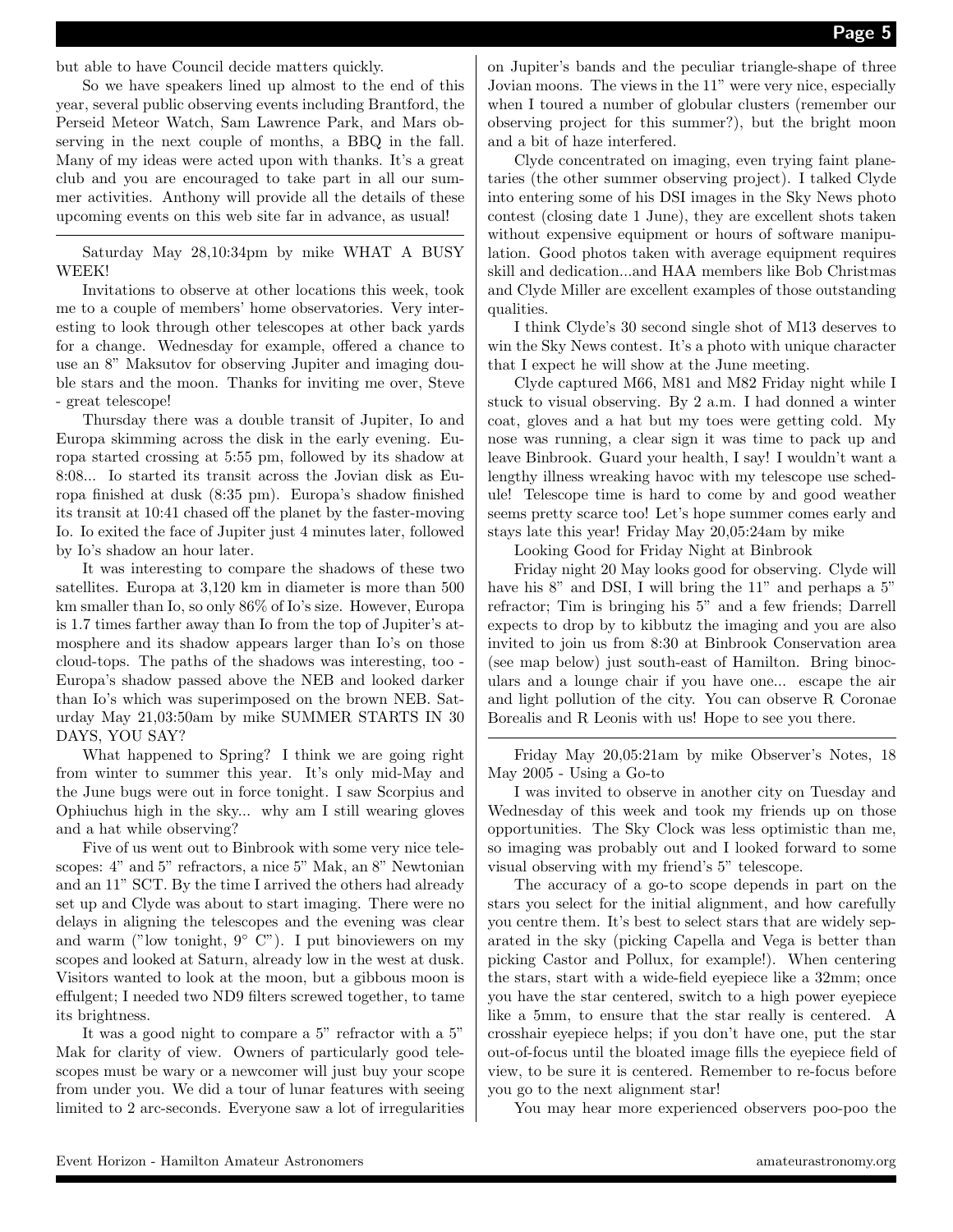go-to telescope. But there's no denying that a go-to telescope is a real benefit to observing today. Lives are busier than they used to be, with less leisure time to spend on hobbies. Skies are busier, filled with satellites, planes and pollution so objects are harder to locate. Most people use a handset/mouse/palmpilot. They're comfortable with an Autostar or Nexstar in their hand when observing. The slewing sound (even of a Meade scope, apparently) is comforting to the modern observer... he's not alone, the scope is there, too, almost alive.

My friend's house has a fairly dark back yard with a very good E to W horizon and a clear view of Polaris. Before this night he had observed with a simple 492 controller (up, down, right, left). He found the 497 go-to controller to be complicated. Once I could see Polaris, it was it was easy to align his 5" scope. He was amazed at how the scope put objects in the field of view of his 25mm eyepiece every time! The optics in his 5" were excellent, the go-to right on! Now he is eager to drive to a dark site so he can look at faint DSO's... I predict that he will be looking for a very large go-to telescope by the end of summer!

Tuesday May 17,06:03am by mike COME OUT TO BIN-BROOK TUESDAY NIGHT

The Sky Clock does not lie! Tuesday after dark the sky will be clear, the seeing excellent, the air still and cool. A great night for lunar observing or imaging with that electronic eyepiece you haven't tried out yet! Who is up for a session at Binbrook starting at 8:30? (Coat, hat, gloves). Come on, you know ya waaaaaaaaaan it. Email Mike if interested: deBeneEsse2001@AOL.com

Tuesday May 17,04:12am by mike OBSERVER'S NOTES, 16 May 2005

Monday evening 16 May the clouds parted and the Hamilton air seemed rain-washed clean. There were a lot of stars in the sky - a much-welcomed change. Quite a bit of twinkle - seeing was limited to about 2 arc-seconds. A keen observer dropped by to pick up a dew shield and stayed for a few hours to look through the Nexstar 11.

We discussed two inch eyepieces. He already has 52mm erfle and likes its wide field of view. He was curious about mid-power wide-field eyepieces. My favourite two inch is the Meade 8.8 UWA, arguably one of the best eyepieces made. I showed him two-inch Naglers and Meade Ultra-wides; he wasn't keen on their great weight or cost. He liked the 1RPD eyepiece - a fantastic value for its price. Great contrast and clarity for a reasonable price, as he found when we observed Jupiter with it. You may have heard that 2" eyepieces are only for low-power, wide-field views, but that isn't the case. You can get excellent mid-and-high power two inch eyepieces with very good eye relief compared to the  $1.25$ " eyepieces. Siebert makes an outstanding lightweight 7mm two inch eyepiece with clarity as good as an orthoscopic design, so you don't have to search around for a 1.25" adapter in the dark when you switch from low-power 2" eyepieces.

Tim Philp, the columnist who recently praised the HAA

for its commitment to public education, has given permission for HAA to scan his article "Astronomy Night in Brantford" and post it to this web site. I am sure HAA members will be pleased to see the article. You may also be pleased to hear that Mr. Philp will be joining HAA after recently meeting so many friendly and helpful club members! Welcome, Tim! Tim has an excellent Meade go-to scope, an ETX-125 with all the trimmings. Don't forget to bring your scope to the observing sessions, Tim.

As for the recent rain day in Brantford, we will try again on Saturday evening June 11th. Members are welcome to come out with telescopes, binoculars or what-have-you to show the sky to the Brantford public. Chairman Glenn will make sure you are provided in advance with all the details as to time and location. There is a fabulous meeting room for us to put on displays for the public from 7:30 - 9 pm, before we go out observing. If you have thoughts on a display, please let us know.

Sunday May 15,06:03am by mike ASTRONOMY NIGHT IN BRANTFORD

Last month on Astronomy Day a reporter from Brantford came to our very well attended public night, then followed up at our observing session at Binbrook. Little did I know that he would write an article on his experiences with Hamilton Amateur Astronomers.

Tim Philp writes a weekly Astronomy column in the Brantford Expositor. This week's article (4 columns worth) was all devoted to HAA. And what a glowing article it was! I wonder if it can be put on our web page. Mr. Philp suggested we hold a public night in Brantford, and although it was overcast Clyde and I went to his site as scheduled on Saturday evening. I am glad we did!

The site - Brantford's new Tourism Centre - is on the Hamilton side of Brantford in an area with full-cut-off lighting and lots of room with a great horizon to the SE and S, just a minute from the Expressway. The Centre has a beautiful meeting hall with all the amenities - free! We were made very welcome. Mr. Philp will secure a site near first quarter moon in June, July and August if the HAA wishes to have public observing there (3 nights - one MUST be clear!). Who knows what might develop from that?

We adjourned from the Tourism Centre about 9 pm and went to Clyde's home to synchronize our schedules for the summer. By 11 pm it was clear out! A little later there was a pretty good display of (mostly green) aurorae visible from my patio. All in all, a very positive experience for this observer!

Saturday May 14,05:26am by mike SSH, I WAS LATE FOR THE BIG MEETING

Friday the 13th. Pogo never liked the 13th. I was scheduled to give a talk on filters at the HAA monthly meeting. The Chair allotted me a generous 45 minutes. I thought up grandiose plans to address solar, lunar, planetary, deep sky, light pollution and imaging filters using my own photos and scans of the light curve for each type of filter.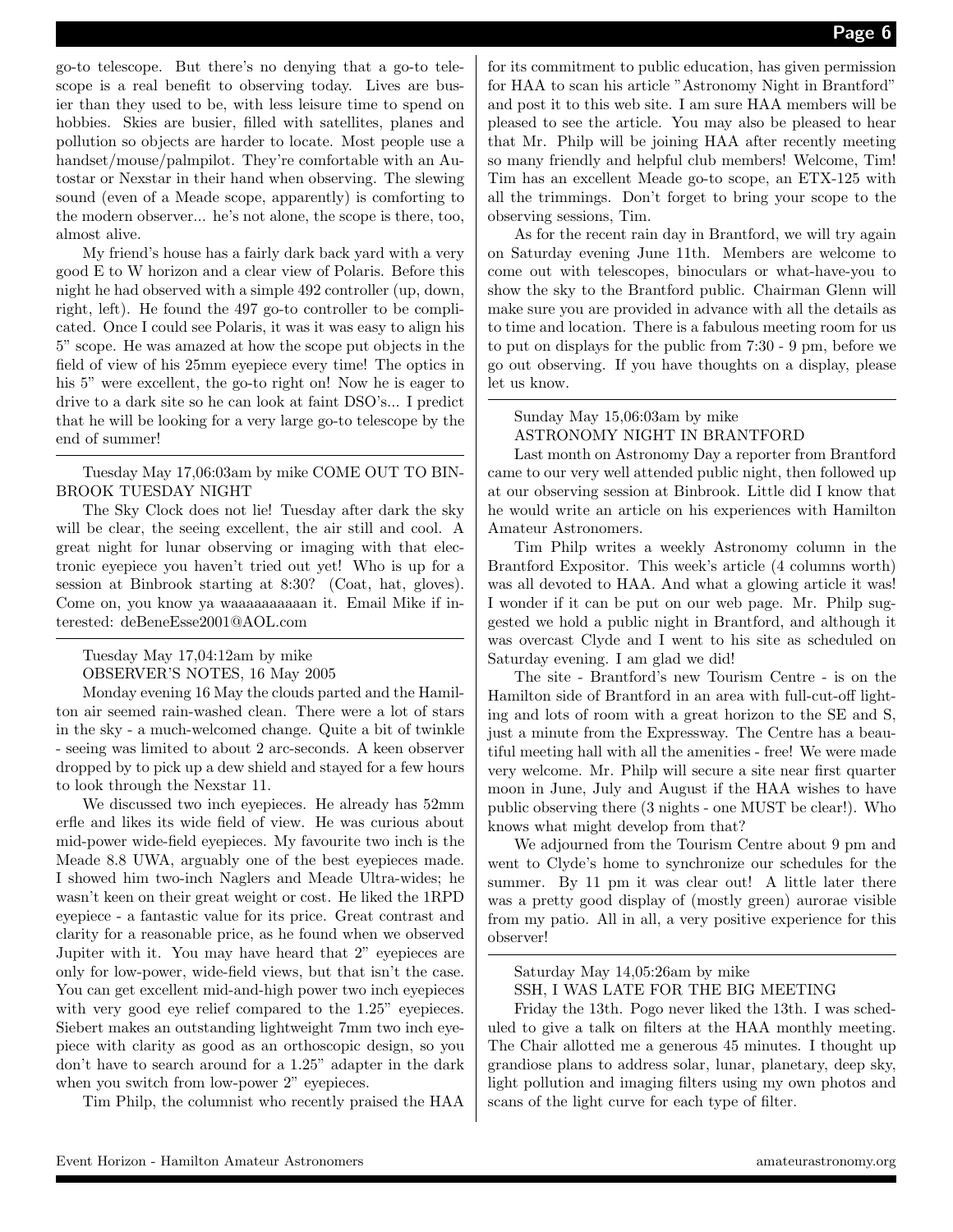Ah, but the grander the plan, the less likely it's realized. Friday afternoon I finished office work and turned to the final format of the talk. 80 photos and scans to accompany the text, all in video format for the digital projector. Astronomers seem to like watching projection shows and eschew dry printed matter presentations. I was in for a surprise.

At 7:30 as the HAA got underway, I was still at my computer, wondering (in colourful language) why the CD burning program had burned the text images but not the photos. I packed up the computer with the CD in it, no paper copy of the talk. I brought a case of filters for the curious and I remembered to bring 40 copies of the 2005 project booklets Observing Planetary Nebulae and Observing Globular Clusters for general distribution at the meeting. My motto: every spring, a new observing project.

Flying Westward down the Linc at 7:50 it occurred to me that the meeting was not at the Spec building, but at the Teamster's Hall across town on the lower East side. The police do not like when you turn around in the spaces by yellow plastic barrels at underpasses. I used Meadowlands instead. Now facing East, I hurried to Parkdale Ave, cars receding behind me each with a squadcar-red tinge. The lights were dimmed in the Hall, the meeting in progress as I arrived, seriously late.

Our Chair was so glad to see me! The professional astronomer was a no-show and our third speaker, Greg Emery was just finishing his informative talk on the Sky for May. He had great colour photos. Before I started my talk, I handed out booklets on observing planetaries....maybe the astronomers filling the room would look at the planetary booklet and not notice my filter talk was very dry.. with not one pretty colour pix.

No chance. They watched the text projected on the screen as I went through my presentation. I asked people to imagine they could see the photos but eyes were on me as I talked. They were silent, serious looking eyes. I tried levity... no one laughed at my jokes. Doug was absent so they couldn't laugh at his jokes, either. I think people at the very back could hear me but with Keith away, I couldn't be sure. 9:30 came mercifully with only few questions. I was finished, and famished.

Surprises followed. I was asked for several copies of the CD presentation, or paper copies of the text. "There was so much valuable information, why didn't you do a booklet like you did for eyepieces?" So they liked the talk. I handed out globular cluster booklets as gifts to the audience. Then the shocker... I didn't catch it all, but I think Chairman Glenn asked me to give another talk, on imaging. Later on I was told they liked the jokes, but were concentrating on the information, to remember it.

What a great club the HAA is. The leadership organizes a variety of presentations each meeting, always with one or two on practical observing, often adding a professional speaker. We are so lucky to have talent here in Hamilton. Our observing director is an excellent speaker with well prepared and colourful presentations. A large percentage of our members attend and actively take part at meetings. We hold

well-attended observing events for members and for the public. Why, there's one this Saturday the 14th... if you're not watching TV or eating a costly buffet, join us!

After meeting presentations, members remain, talking excitedly in groups about this or that observing or equipment matter. Such smiles, such camaraderie. They pick up our club newsletter Event Horizon that Anthony ensures is on display for each meeting (great job, Anthony). After the meeting, as many as 30 adjourn to dinner and discussion at Kelsey's or East Side Mario's.

New members say they really feel welcome and long-time members say there's always something new and interesting. Maybe that's why our events are so well attended! Hurrah for the HAA!

#### Saturday May 14,04:32am by mike SO LONG TO THE BIG MAK

Wednesday May 11th the 8" Maksutov left my office for the last time. She looked so beautiful in the corner by the bookshelf, mounted on a beefy TAL mount and 4" pier. Now she's gone and there's a story in that.

Steve is an avid observer who bought an electroniccontrol mount from me for his 5" scope last summer. He said he was happy with it... but I caught the looks he had cast at the Nexstar 11. I knew he'd be back, eventually. He emailed me this week to ask advice on a bigger scope. I agreed the Celestron 11" CPC was a good value. He went to pick it up but alas, they will not arrive in the Canadian shops and astro-boutiques 'till winter 2005.

Steve wanted to see the 8" maksutov in my office. The mak is just about the perfect telescope: images as good as an apo refractor, completely colour-free, the OTA compact compared to refractors; permanent collimation once set, eyepiece always easy to access from a seated position. This 8" mak was heavy and required a beefy mount, so I bought the heaviest-duty TAL for it. Images were as good as in a  $7$ " apo refractor I had recently sent off to a happy observer in Germany.

Steve said he'd be by Wednesday evening. I protested it was going to rain; he insisted "it will clear by midnight, we can observe then". I liked his enthusiasm. I set the scope out on the patio to cool. It rained about 8 pm so I brought it in. Steve came at 9 pm so I took it out again. At midnight the sky was clear with a very cold biting wind. Steve was ready to observe. Between sneezes I admired his spunk. My nose started to run as it always does when I get very cold, but we kept observing for hours. He carefully observed close doubles, Jupiter's bands (through the tree branches), and various DSOs like M57. He was impressed.

I didn't want him to buy the mak, after all, she's almost perfect. I set up the Nexstar 11" to dampen his love. Images are brighter, close doubles resolve better in the Nexstar... usually. Alas, the Mak was cooled down and the Nexstar was not. Steve was adamant he wanted the Mak. At 5:30 am, he drove off with her, mount and all. There's a big space in my office where the big Mak was... and wouldn't you know it, the very next night it was clear. Steve sent me a long email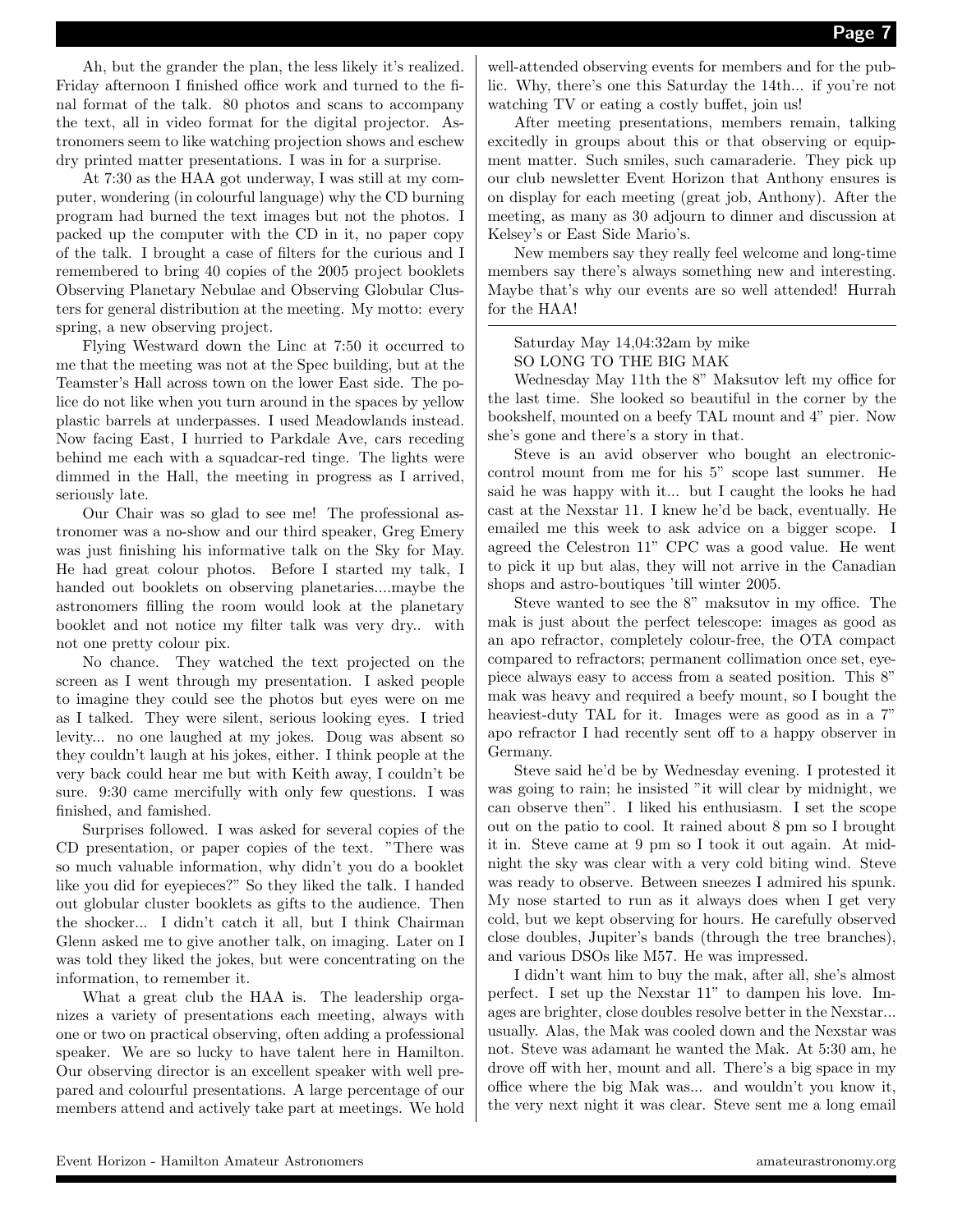gushing on how pleased he is with the big Mak, now resting on her mount at his house. He was specific about all the great objects he observed Thursday night with her. I hope he enjoys her exquisite company for many years to come, Steve. But what shall I do about that big empty space in my office? I had grown accustomed to her face...

Wednesday May 04,02:15am by mike OBSERVING PROJECTS FOR 2005

Each year I try to develop interest in observing projects. In 2005 I have booklets available free of charge for HAA members who would like to take part in either Observing Planetary Nebulae or Observing Globular Clusters.

The 12 page booklets contain lists of 90 Globulars and 100 Planetary objects with their RA and Declination, Designations, size in " or ' of arc, description or concentration class, brightness, and constellation. The objects are listed by RA and each booklet contains photos or drawings of representative examples. Members are encouraged to use the recording sheet included with the Globular Cluster list and to draw what they see. I would be very interested in the results.

Planetary Nebulae are fascinating to observe under excellent conditions; globulars are bright and large enough to observe even under so-so conditions. Both types are relatively bright and suitable for imaging. I hope that members will take one of each booklet at the May Meeting and make an effort to observe these interesting objects during the warm weather of summer and fall.



Open Cluster M67 Extract from 400mm f/5.6 image.

Date: Sunday, May 1, 2005 Location in Sky: Cancer Location on Earth: Spectacle Lake, near Barry's Bay, Ontario Exposure: 6 minutes Film: Fuji Superia 1600



Antares and Globular Cluster M4 Extract from 400mm f/5.6 image. Another globular cluster, NGC 6144, appears just above and to the right of Antares. Date: May 5, 2005 Location in Sky: Scorpius Location on Earth: Spectacle Lake, near Barry's Bay, Ontario Exposure: 7 minutes Film: Fuji Superia 1600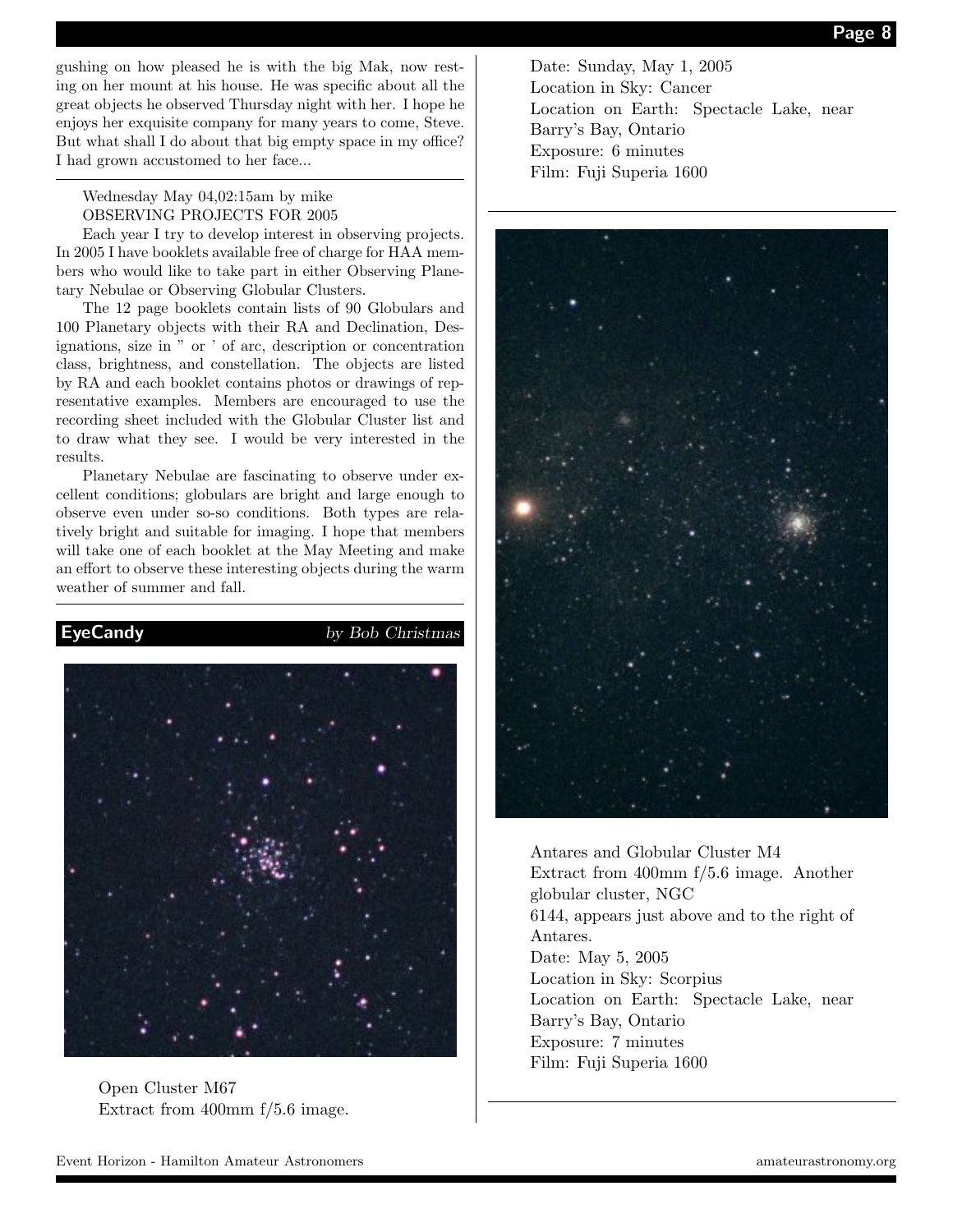# Stuff for Sale

1) Fujinon 10x70 FMT-SX Flat-Field Ultra-Bright Binoculars A beautiful pair of large-aperture binoculars for sweeping through the summer Milky Way. Razorsharp images right to the edge of 5 deg 18 arcmin diameter field. Average transmission of coatings is 95% over the visible spectrum.

This pair of Fujinon 10x70 FMT-SX binoculars comes with all original items: - carrying case - booklet - lens cloth - neckstrap - objective covers

Asking \$600.00

2) 6mm Televue Radian eyepiece Beautiful 6mm Televue Radian complete with Skypiece case. Mint condition. Used infrequently. No longer have telescope to use it on. Original caps and box included.

A full 20mm of eye relief - view the entire field while wearing your glasses!

Asking \$300.00

3) WAT-902HS Low-light Video Camera WAT-902HS Low-light Video Camera. Manufacturer claims sensitivity to 0.0003 lux. Requires 12VDC. BNC output. Auto-iris connection on camera. Tripod socket. Like new. Perfect for meteor monitoring.

Asking \$200.00

If interested, please contact: Doug Welch welch@physics.mcmaster.ca

# Upcoming Events

Event: Brantford's 1st Public Astronomy Night

Date: Sat June 11th 2005 from 7:30 - 9pm

Location: It will be the Brantford Tourism Center @ Lynden Park Mall. Directions are easy as follows: Hwy 403 to Brantford Wayne Gretzky Pkwy exit then north on Wayne Gretzky Pkwy. Turn right into Lynden Park Mall entrance. Turn right at the stop sign and the Tourism Center is straight ahead. Can't be missed you can see it from all the afore mentioned roads.

#### Admission: Free

Also: After 9pm, weather permitting, member's telescopes will be available for a public stargaze in the parking lot.

Event: Manitoulin Star Party

Date: June 30th to July 4th and August 11th to August 14th

Location: Gordon's Park, Manitoulin Island

Details: www.gordonspark.com/astronomy.html

Event: Rochestarfest

Date: July 8th - 10th

More info: chair@amateurastronomy.org

Event: Sam Lawrence Public viewing

Date: July 16th

Location: Sam Lawrence Park on the Hamilton Mountain brow

Admission: Free

Details: HAA members will set up telescopes for public viewing

Event: Hamilton Centre RASC Family BBQ

Date: July 16th. The event starts in the afternoon with Burgers and Sausages being served at around 17:00.

Location: RASC Observatory site in Waterdown

Details: The Hamilton RASC We would like to extend an invitation to members of the Hamilton Amateur Astronomers for this event. People should bring chairs, something to drink and any other food that they would like such as salads or desserts. In past years, it has been clear and people have observed well into the wee hours.

More info: email mark.kaye@sympatico.ca

Event: NYAA Starfest

Date: August 4th - 7th

Details: www.nyaa-starfest.com/starfest

Event: Perseid Meteor Watch

Date: August 12th

Admission: Free

Location: Binbrook Conservation Area